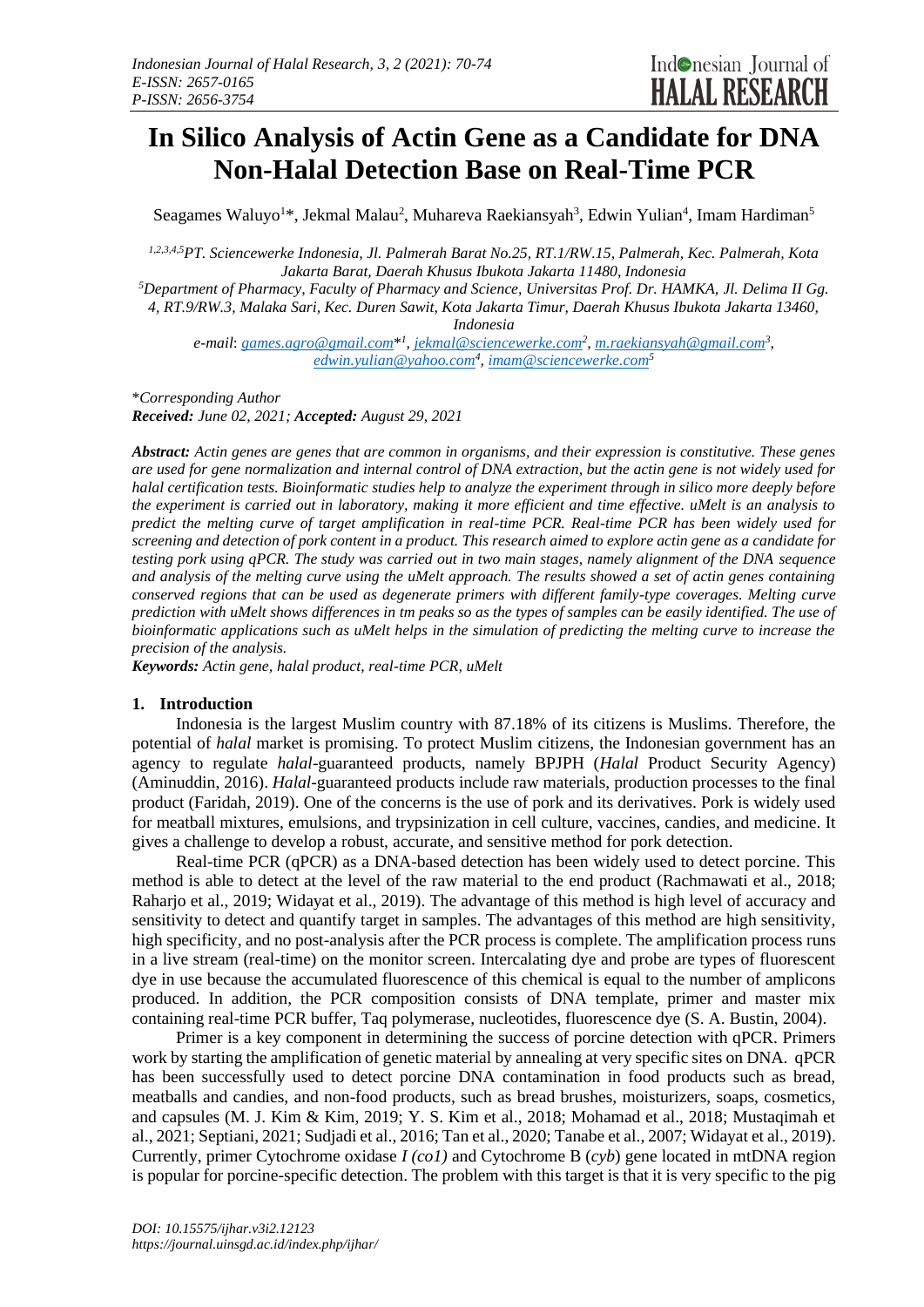species but cannot detect the presence of other sources outside of its species. Therefore, other alternative targets are needed to be able to screen for the presence of other sources.

The β-actin (*act*) gene has a high conserved region, ability in eukaryotic cells, and stable expression in cell (Zhu et al., 2013). This gene serves as endogenous gene in PCR such as normalization expression gene, quality control DNA extraction, and amplification PCR (Rebouças et al., 2013; Waluyo et al., 2016; Panina et al., 2018). Presently, this gene has also been successfully used in digital PCR (dPCR) for the quantification of porcine contamination (Cai et al., 2014; Tan et al., 2020). The act gene is present in all eukaryotic cells, so that this gene has the potential to be used for non-*halal* contamination screening in products. The in-silico approach can be used for identification of candidate primers, PCR amplicon, and melting curve prediction. This study aims to explore the actin gene through in silico for the detection of the presence of porcine and its accompaniment for the detection of non-*halal* contaminants.

### **2. Materials and Methods**

# *2.1. Sample Preparation*

Sample *Act* (actin) gene sequences were taken from NCBI (National Center for Biotechnology Information) (https://www.ncbi.nlm.nih.gov/nucleotide) in FASTA format. The sequences analyzed were obtained from cattle (*Bos taurus*)*;* horse (*Equus caballus*)*;* dog (*Canis lupus familiaris*)*; orangutans* (*Pongo abelii*)*;* chicken (*Gallus gallus*)*;* porcine (*Sus sucrofa*), and rat (*Rattus novergius*) with accession number NCBI is NM\_173979.3; NM\_001081838.1; NM\_205518.1; NM\_001195845.2; NM\_001133354.1; XM\_003124280.5 and NM\_031144.3.

#### *2.2. In-silico Analysis*

The experiment used 2 steps; the first was the sequence alignment using BioEdit software (Hall, 2007), and the second is predicting the melting curve using uMelt (Dwight et al., 2014). Each sequence was downloaded and joined together in a FASTA format file. The ClustalW protocol was used in BioEdit software to align from multiple sequences. Furthermore, the preserved region was selected as the amplification of target region and used as the forward and reverse primary sets with a size of < 200 bp. The amplification region contained a specific region of each sample sequence. Next, the amplification regions were analyzed using uMelt (https://www.dna-utah.org/umelt/quartz/um.php). The amplification region sequence was entered into the sequence box. The prediction curves used conditions of Mono  $+ 20$  mM and free Mg  $++ 3$  mM and readings every 0.1°C. Each curve produced a Tm (temperature melting) value, and the next image was carried out, all the melting curve images were overlaid.

#### **3. Results and Discussion**

Sequence analysis used BioEdit software to generate PCR primer and amplicon candidates by aligning the sequences. The size amplicon candidates are 131 bp containing conserved sequences as PCR primers and species-specific regions. The conserve sequence as generated primer with sequence is forward 5'-GCTACAGCTTCACCACCAC-3' and reverse 5'-TAGCTCTTCTCCAGGGA-3'. Primer was the main component in qPCR to start amplification and will be hybridized to the target region. Good characteristic primers selected have GC content percentage of 55% in forward and 52% in reverses at annealing temperatures of 56.46°C and 52.42°C. Harpin analysis showed that each primer has 4 structures of Self complementarity and Self 3' complementarity forward is 0 and reverse is 4. This analysis is in accordance with the description of the mFold analysis which shows the presence of a harpin structure at 4 amplicon points (Figure 2). Good qPCR primer design was amplicon <150 bp, GC content between 40 - 60% with melting temperature of  $55 - 65^{\circ}$ C (S. Bustin & Huggett, 2017; Taylor et al., 2010).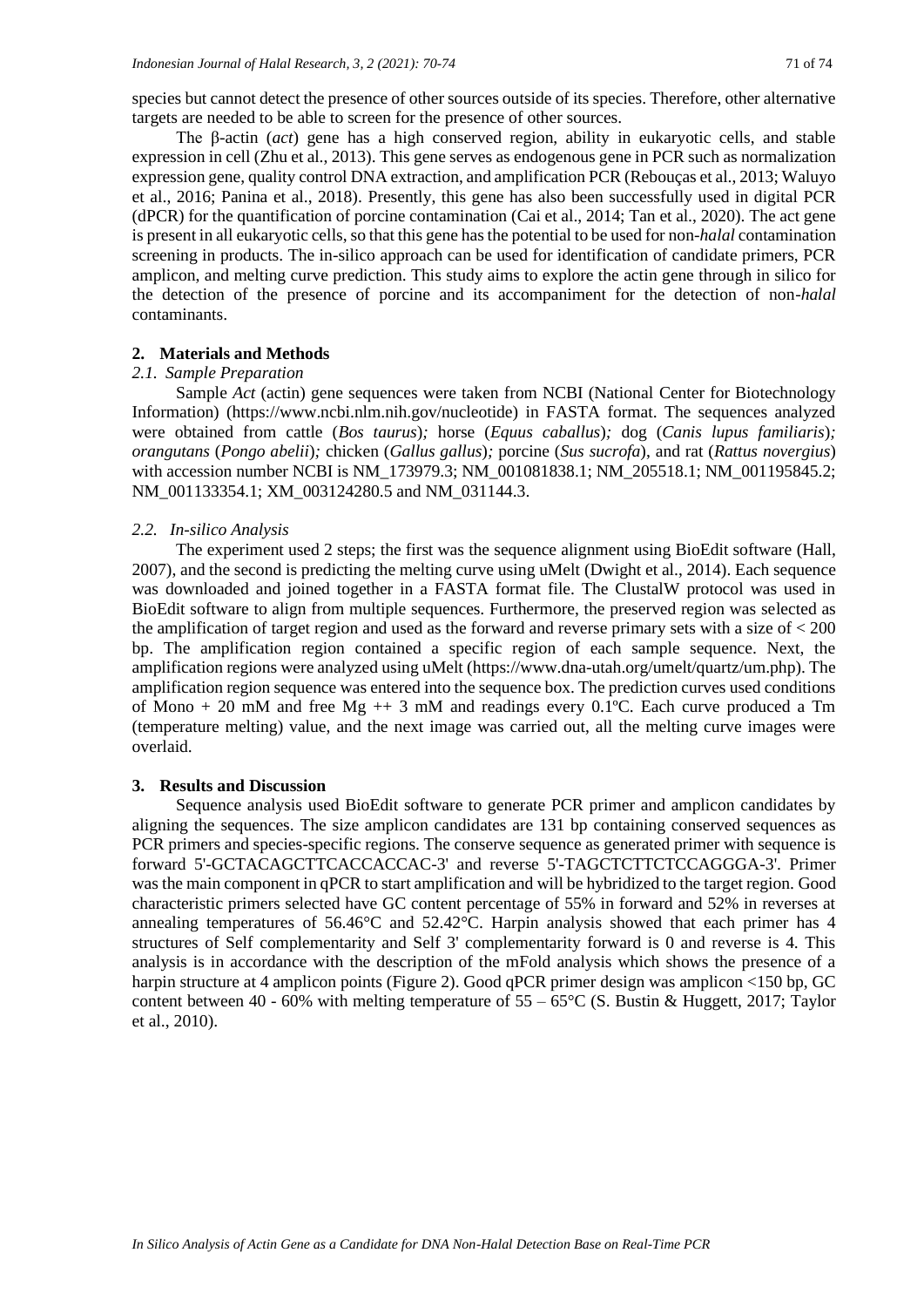

|                                                                                                                                                                                                                                                                                                                            |     |  |  |  |  |  |  |  | Species specific region |  |  |  |  | Common primer reverse |  |  |     |  |  |  |  |  |  |  |  |  |  |
|----------------------------------------------------------------------------------------------------------------------------------------------------------------------------------------------------------------------------------------------------------------------------------------------------------------------------|-----|--|--|--|--|--|--|--|-------------------------|--|--|--|--|-----------------------|--|--|-----|--|--|--|--|--|--|--|--|--|--|
|                                                                                                                                                                                                                                                                                                                            | 800 |  |  |  |  |  |  |  |                         |  |  |  |  |                       |  |  | 840 |  |  |  |  |  |  |  |  |  |  |
| XM 003124280.5 Sus scrofa actin   GGACTTCGAGCAGGAGATGGCCACTGCCGCGTCCTCCTCCTCCTGGAGAAGAGCTALG                                                                                                                                                                                                                               |     |  |  |  |  |  |  |  |                         |  |  |  |  |                       |  |  |     |  |  |  |  |  |  |  |  |  |  |
|                                                                                                                                                                                                                                                                                                                            |     |  |  |  |  |  |  |  |                         |  |  |  |  |                       |  |  |     |  |  |  |  |  |  |  |  |  |  |
| NM 001081838.1 Equus caballus a                                                                                                                                                                                                                                                                                            |     |  |  |  |  |  |  |  |                         |  |  |  |  | $C$ $G$ $C$ $AG$ $A$  |  |  |     |  |  |  |  |  |  |  |  |  |  |
| $\text{NM}$ 001195845.2 Canis hous family and the contract of the contract of $\text{C}$ . G. G. G. $\text{C}$ , $\text{G}$ , $\text{G}$ , $\text{G}$ , $\text{G}$ , $\text{G}$ , $\text{G}$ , $\text{G}$ , $\text{G}$ , $\text{G}$ , $\text{G}$ , $\text{G}$ , $\text{G}$                                                 |     |  |  |  |  |  |  |  |                         |  |  |  |  |                       |  |  |     |  |  |  |  |  |  |  |  |  |  |
| $\text{NM}$ 205518.1 Gallus gallus actin, bij $\ldots$ T $\ldots$ $\ldots$ $\ldots$ $\ldots$ $\ldots$ $\ldots$ $\ldots$ $\ldots$ $\ldots$ $\ldots$ $\ldots$ $\ldots$ $\ldots$ $\ldots$ $\ldots$ $\ldots$ $\ldots$ $\ldots$ $\ldots$ $\ldots$ $\ldots$ $\ldots$ $\ldots$ $\ldots$ $\ldots$ $\ldots$ $\ldots$ $\ldots$ $\ld$ |     |  |  |  |  |  |  |  |                         |  |  |  |  |                       |  |  |     |  |  |  |  |  |  |  |  |  |  |
|                                                                                                                                                                                                                                                                                                                            |     |  |  |  |  |  |  |  |                         |  |  |  |  |                       |  |  |     |  |  |  |  |  |  |  |  |  |  |
|                                                                                                                                                                                                                                                                                                                            |     |  |  |  |  |  |  |  |                         |  |  |  |  |                       |  |  |     |  |  |  |  |  |  |  |  |  |  |

Figure 1. Alignment analysis using BioEdit to identify candidate generate primer in actin gene



Figure 2. Mfold analysis amplicon target from generates primer actin [\(https://www.idtdna.com/calc/analyzer\)](https://www.idtdna.com/calc/analyzer).

The uMelt program is aimed to predict the melting temperature (Tm) to differentiate each sample. Between general primers, there is a specific region which is able to distinguish specific regions from each species. The variant nucleotide will produce different melting temperatures. The results showed that the Tm amplicon candidate value of the selected area has a high range between 85–89ºC, and each curve could differentiate one from the other (Table 1). Dogs and rat have Tm samples which are not significant, so it will be difficult to distinguish them, both are non-*halal* types. Interestingly, the curve of porcine is significantly separated from the others due to the lower Tm temperature (84.9ºC), so it makes a quick indicator of its presence (Figure 3).

|  | Table 1. Specific Temperature Tm from candidate amplicon for Each Target |  |  |  |
|--|--------------------------------------------------------------------------|--|--|--|
|  |                                                                          |  |  |  |

|                       |      | Species B. taurus E. caballus C. lupus familiaris P. abeli G. gallus S. sucrofa R. novergius |      |      |      |      |
|-----------------------|------|----------------------------------------------------------------------------------------------|------|------|------|------|
| Tm $(^{\circ}C)$ 88.9 | 87.8 | 88.2                                                                                         | 85.7 | 89.2 | 84.9 | 88.1 |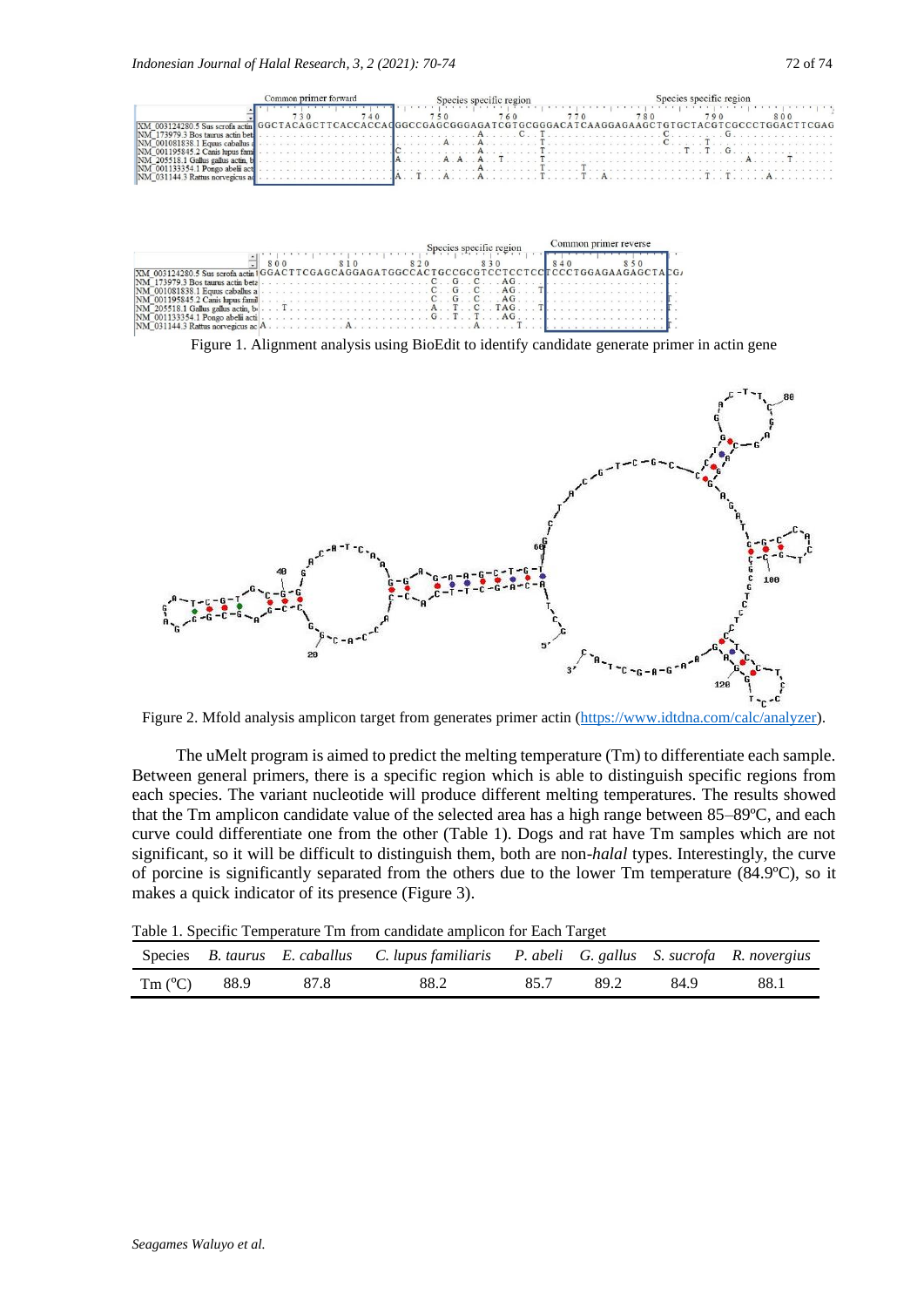

Figure 3. The Curve of Tm Values Analyzed by *uMelt* in Each Target

The uMelt had successfully predicted the Tm value of each sample as shown in the form of a melting curve. Differences in Tm values varied greatly between 0.1 to 4.3ºC, so that there was no overlap between targets. It was interesting that the peak of porcine had a considerable distance compared to the others. The lowest Tm value was 84.9ºC and had a difference of 2.5ºC when compared to the others (Figure 3). The advantage of this software was that Tm simulation paid attention to the reagent composition such as the MgCl<sup>+</sup> content, salt, and the reading resolution, so that it was closer to actual conditions. In addition, this analysis was useful for predicting the profile of the post-PCR curve, so that it could reduce the experiment time.

The melting curve was matched between uMelt and the qPCR machine. Melt peak parameter (– df/dr compared to temperature) resulted from the conversion of post qPCR. The data generated is the TM value calculated from the %GC percent and the size of the amplicon. Processed by the qPCR machine, the amplicons produced from the amplification step were denatured from the annealing temperature to 95<sup>o</sup>C with a reading of each increase of  $0.5 - 0.01$ <sup>o</sup>C. SYBR and Evagreen are types of intercalating dye to produce a melting curve. This reagent is compatible with all types of qPCR machines. Thus, the development of detection using intercalating dye using a melting curve has the potential to be widely used in qPCR machines.

## **4. Conclusion**

The results of the in-silico analysis of actin gene show the melting curve can easily distinguish of porcine and other species to determine halal products. The success of differentiating the source is due variation sequence in specific region that produces a specific Tm. Further research, laboratory testing of candidate primers using PCR on various sample sources is needed to prove the accuracy of Tm predictions.

#### **References**

Aminuddin, M. Z. (2016). Sertifikasi Produk Halal: Studi Perbandingan Indonesia dan Thailand. *SHAHIH : Journal of Islamicate Multidisciplinary*, *1*(1), 2527‒8126.

Ballin, N. Z., Vogensen, F. K., & Karlsson, A. H. (2009). Species determination - Can We Detect and Quantify Meat Adulteration?. *Meat Science* 83(2), 165–174.

Bustin, S. A. (2004). *A-Z of quantitative PCR*. La Jolla, CA: International University Line.

- Bustin, S., & Huggett, J. (2017). qPCR Primer Design Revisited. In *Biomolecular Detection and Quantification 14, 19-28.*
- Cai, Y., Li, X., Lv, R., Yang, J., Li, J., He, Y., & Pan, L. (2014). Quantitative Analysis of Pork and Chicken Products by Droplet Digital PC*R*. *BioMed Research International*, 14, 1‒6.